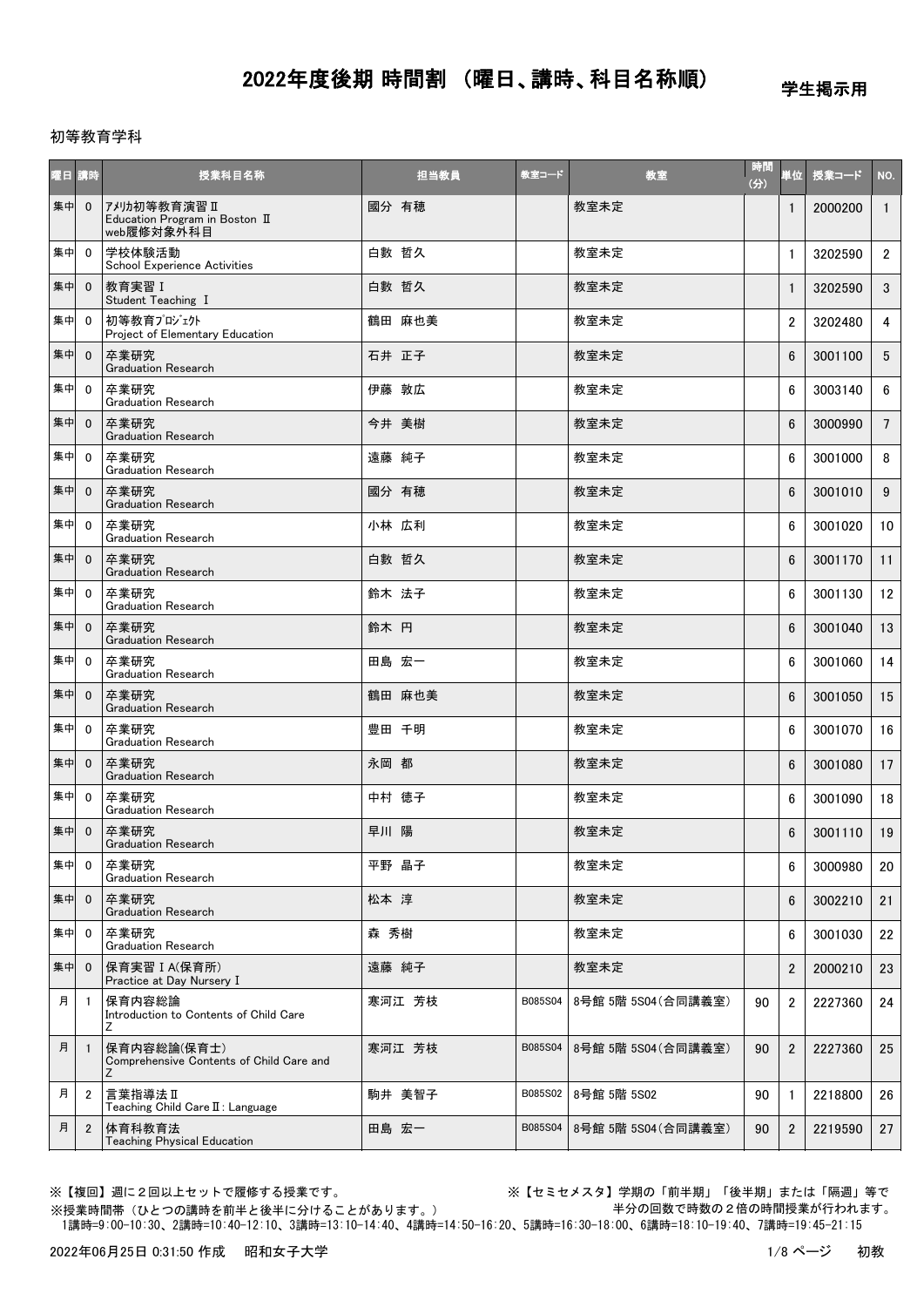学生掲示用

### 初等教育学科

| 曜日 | 講時             | 授業科目名称                                                                                    | 担当教員                      | 教室コード                | 教室                                   | 時間<br>(3) | 単位             | 授業コード   | NO.             |
|----|----------------|-------------------------------------------------------------------------------------------|---------------------------|----------------------|--------------------------------------|-----------|----------------|---------|-----------------|
| 月  | 3              | アメリカ初等教育演習 I<br>Early Childhood and Elementary Education<br>Program: Tokyo<br>(1)         | 國分 有穂                     | B085S42-<br>B086L04  | 8号館 5階 5S42·8号館 6階<br>6L04(PC教室G)    | 90        | $\mathbf{1}$   | 2218890 | 28              |
| 月  | 3              | 言葉指導法 I<br>Teaching Childcare I: Language<br>Ζ                                            | 駒井 美智子                    | B085S02              | 8号館 5階 5S02                          | 90        | $\overline{2}$ | 2227350 | 29              |
| 月  | 3              | 子どもの文学<br>Children's Literature                                                           | 平野 晶子                     | B085S04              | 8号館 5階 5S04 (合同講義室)                  | 90        | $\overline{2}$ | 2218850 | 30              |
| 月  | 3              | 造形基礎<br><b>Basic Plastic Arts</b>                                                         | 早川 陽                      | B063L03              | 6号館 3階 3L03(造形教室)                    | 90        | $\mathbf{1}$   | 2218760 | 31              |
| 月  | 4              | アメリカ初等教育演習 I<br>Early Childhood and Elementary Education<br>Program: Tokyo<br>$\circled2$ | 國分 有穂                     | B085S42·<br>B086L04  | 8号館 5階 5S42·8号館 6階<br>6L04(PC教室G)    | 90        | $\mathbf{1}$   | 2228470 | 32 <sup>°</sup> |
| 月  | 4              | 教育学演習 II<br>Seminar in Pedagogy II                                                        | 平野 晶子                     | B085S01              | 8号館 5階 5S01                          | 90        |                | 2218540 | 33              |
| 月  | 4              | 教育学演習 II<br>Seminar in Pedagogy II                                                        | 森 秀樹                      | B085S32              | 8号館 5階 5S32                          | 90        | $\mathbf{1}$   | 2218640 | 34              |
| 月  | 4              | 健康指導法 I<br>Teaching Childcare I: Health<br>Ζ                                              | 有馬 篤樹                     | B085S03              | 8号館 5階 5S03                          | 90        | $\overline{2}$ | 2227390 | 35              |
| 月  | 4              | 造形基礎<br><b>Basic Plastic Arts</b><br>Х                                                    | 早川 陽                      | B063L03              | 6号館 3階 3L03(造形教室)                    | 90        | $\mathbf{1}$   | 2218770 | 36              |
| 月  | 4              | 比較教育<br><b>Comparative Education</b><br>⊚                                                 | 松本 淳                      | B085S02              | 8号館 5階 5S02                          | 90        | $\overline{2}$ | 2218880 | 37              |
| 月  | 5              | 家庭<br>Home Economics                                                                      | 今井 美樹                     | B085S32·<br>B082S04  | 8号館 5階 5S32·8号館 2階<br>2S04(演習室)      | 90        | $\overline{2}$ | 2218860 | 38              |
| 月  | 5              | 健康指導法Ⅱ<br>Teaching Childcare II: Health                                                   | 有馬 篤樹                     | B085S04              | 8号館 5階 5S04(合同講義室)                   | 90        | $\mathbf{1}$   | 2218870 | 39              |
| 火  | -1             | 教育学演習Ⅱ<br>Seminar in Pedagogy II                                                          | 鈴木 法子                     | B085S31              | 8号館 5階 5S31                          | 90        | $\mathbf{1}$   | 2218560 | 40              |
| 火  |                | 生活科教育法<br>Teaching Life Environment Study                                                 | 白數 哲久                     | B013L37              | 1号館 3階 3L37 (自然科学系第<br>2実験室)         | 90        | $\overline{2}$ | 2219260 | 41              |
| 火  |                | 保育実習の指導IA<br>Guidance for Practice at Day Nursery I A<br>Y                                | 遠藤 純子                     | B085S04 ·<br>B085S33 | 8号館 5階 5S04 (合同講義室) ·<br>8号館 5階 5S33 | 90        | $\mathbf{1}$   | 2228500 | 42              |
| 火  | $\overline{2}$ | 教育学演習Ⅱ<br>Seminar in Pedagogy II                                                          | 今井 美樹                     | B084S42              | 8号館 4階 4S42                          | 90        | $\mathbf{1}$   | 2218720 | 43              |
| 火  | 2              | 教育学演習Ⅱ<br>Seminar in Pedagogy II                                                          | 鶴田 麻也美                    | B082S45              | 8号館 2階 2S45                          | 90        | $\mathbf{1}$   | 2218580 | 44              |
| 火  | $\overline{2}$ | 教育基礎<br>The Basics: Education<br>omnibus                                                  | 鈴木 円·白數 哲久·豊田<br>千明 小林 広利 | B085S04              | 8号館 5階 5S04(合同講義室)                   | 90        | $\mathbf{1}$   | 2218950 | 45              |
| 火  | 2              | 子ども理解の理論と方法<br>Child Understanding and Methods<br>Ζ                                       | 中村 徳子                     | B082S42              | 8号館 2階 2S42                          | 90        | $\overline{2}$ | 2237030 | 46              |
| 火  | $\overline{2}$ | 保育実習の指導IA<br>Guidance for Practice at Day Nursery I A<br>X                                | 遠藤 純子                     | B085S33              | 8号館 5階 5S33                          | 90        | 1              | 2219570 | 47              |
| 火  | 3              | 教育学演習 II<br>Seminar in Pedagogy II                                                        | 遠藤 純子                     | B084S42              | 8号館 4階 4S42                          | 90        | $\mathbf{1}$   | 2218650 | 48              |
| 火  | 3              | 教育学演習Ⅱ<br>Seminar in Pedagogy II                                                          | 國分 有穂                     | B085S31 ·<br>B015L32 | 8号館 5階 5S31·1号館 5階<br>5L32(PC教室K)    | 90        | $\mathbf{1}$   | 2218700 | 49              |
| 火  | 3              | 教育学演習 II<br>Seminar in Pedagogy II                                                        | 小林 広利                     | B082S36              | 8号館 2階 2S36                          | 90        | 1              | 2218570 | 50              |
| 火  | 3              | 教育学演習 II<br>Seminar in Pedagogy II                                                        | 田島 宏一                     | B085S32              | 8号館 5階 5S32                          | 90        |                | 2218630 | 51              |

※授業時間帯(ひとつの講時を前半と後半に分けることがあります。)

※【複回】週に2回以上セットで履修する授業です。 ※【セミセメスタ】学期の「前半期」「後半期」または「隔週」等で 半分の回数で時数の2倍の時間授業が行われます。

1講時=9:00-10:30、2講時=10:40-12:10、3講時=13:10-14:40、4講時=14:50-16:20、5講時=16:30-18:00、6講時=18:10-19:40、7講時=19:45-21:15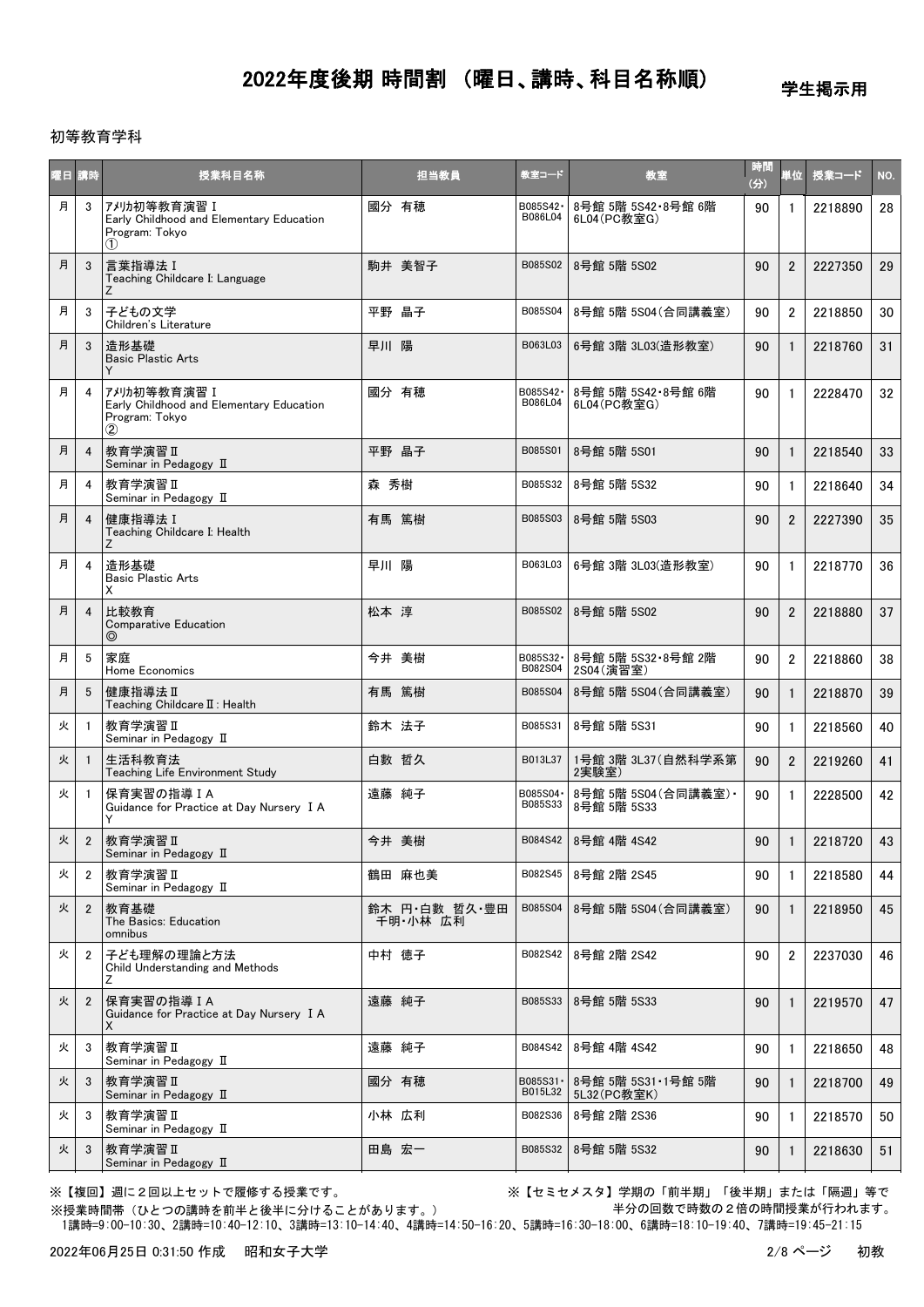学生掲示用

### 初等教育学科

|   | 曜日 講時          | 授業科目名称                                                                          | 担当教員   | 教室コード                | 教室                                          | 時間<br>(分) | 単位             | 授業コード   | NO. |
|---|----------------|---------------------------------------------------------------------------------|--------|----------------------|---------------------------------------------|-----------|----------------|---------|-----|
| 火 | 3              | 教育学演習 II<br>Seminar in Pedagogy II                                              | 中村 徳子  | B084S45              | 8号館 4階 4S45                                 | 90        | -1             | 2218660 | 52  |
| 火 | 3              | 教育学概説 II<br>General View on Education II<br>$\rm(2)$                            | 鈴木 円   | B015S33              | 1号館 5階 5S33(合同講義室)                          | 90        | $\overline{2}$ | 2219120 | 53  |
| 火 | 3              | 教育学基礎演習 I<br>Exercises in Basic Pedagogy I<br>$\bf(4)$                          | 伊藤 敦広  | B085S04              | 8号館 5階 5S04(合同講義室)                          | 90        | $\mathbf{1}$   | 2272320 | 54  |
| 火 | 3              | 教育学基礎演習 I<br>Exercises in Basic Pedagogy I<br>(1)                               | 豊田 千明  | B085S03              | 8号館 5階 5S03                                 | 90        | $\mathbf{1}$   | 2218990 | 55  |
| 火 | 3              | 教育学基礎演習 I<br>Exercises in Basic Pedagogy I<br>$\circled{2}$                     | 平野 晶子  | B085S33              | 8号館 5階 5S33                                 | 90        | -1             | 2218980 | 56  |
| 火 | 3              | 教育学基礎演習 I<br>Exercises in Basic Pedagogy I<br>(3)                               | 松本 淳   | B085S02              | 8号館 5階 5S02                                 | 90        | $\mathbf{1}$   | 2218970 | 57  |
| 火 | 3              | 図工科教育法<br><b>Teaching Arts and Crafts</b><br>a                                  | 早川 陽   | B063L03              | 6号館 3階 3L03(造形教室)                           | 90        | $\overline{2}$ | 2219010 | 58  |
| 火 | 3              | 人間関係指導法<br>Leading Method:Relationship of Childcare<br>Υ                        | 寒河江 芳枝 | B085S01              | 8号館 5階 5S01                                 | 90        | $\overline{2}$ | 2219030 | 59  |
| 火 | 3              | 人間関係指導法 I<br>Teaching Childcare I: Human Relationship<br>Y                      | 寒河江 芳枝 | B085S01              | 8号館 5階 5S01                                 | 90        | $\overline{2}$ | 2219030 | 60  |
| 火 | $\overline{4}$ | English Activity for Kids<br>English Activity for Kids<br>「幼児英語活動指導法」履修済の場合履修でき | 國分 有穂  | B085S04 ·<br>B086L33 | 8号館 5階 5S04 (合同講義室) ·<br>8号館 6階 6L33(PC教室C) | 90        | $\mathbf{1}$   | 2219680 | 61  |
| 火 | 4              | 教育学演習 II<br>Seminar in Pedagogy II                                              | 石井 正子  | B085S43              | 8号館 5階 5S43                                 | 90        | $\mathbf{1}$   | 2218590 | 62  |
| 火 | 4              | 教育学演習Ⅱ<br>Seminar in Pedagogy II                                                | 伊藤 敦広  | B085S03              | 8号館 5階 5S03                                 | 90        | $\mathbf{1}$   | 2272340 | 63  |
| 火 | 4              | 教育学演習Ⅱ<br>Seminar in Pedagogy II                                                | 寒河江 芳枝 | B082S36              | 8号館 2階 2S36                                 | 90        | -1             | 2218610 | 64  |
| 火 | 4              | 教育学演習 II<br>Seminar in Pedagogy II                                              | 白數 哲久  | B085S31              | 8号館 5階 5S31                                 | 90        | $\mathbf{1}$   | 2218530 | 65  |
| 火 | 4              | 教育学概説 II<br>General View on Education II<br>(1)                                 | 鈴木 円   | B015S33              | 1号館 5階 5S33 (合同講義室)                         | 90        | $\overline{2}$ | 2272330 | 66  |
| 火 | 4              | 図工科教育法<br><b>Teaching Arts and Crafts</b>                                       | 早川 陽   |                      | B063L03 6号館 3階 3L03(造形教室)                   | 90        | $\mathbf{2}$   | 2219020 | 67  |
| 火 | 4              | 人間関係指導法<br>Leading Method: Relationship of Childcare<br>х                       | 寒河江 芳枝 | B085S02              | 8号館 5階 5S02                                 | 90        | $\overline{2}$ | 2219040 | 68  |
| 火 | $\overline{4}$ | 人間関係指導法I<br>Teaching Childcare I: Human Relationship<br>X                       | 寒河江 芳枝 | B085S02              | 8号館 5階 5S02                                 | 90        | $\overline{2}$ | 2219040 | 69  |
| 火 | 4              | 保育のための音楽<br>Music at Nursery                                                    | 秋元 文緒  | B043L01              | 4号館 3階 3L01 (音楽体育室)                         | 90        | $\mathbf{1}$   | 2219100 | 70  |
| 火 | 5              | 教育学演習 I<br>Seminar in Pedagogy I                                                | 鈴木 円   | B085S01              | 8号館 5階 5S01                                 | 90        | $\mathbf{1}$   | 2218460 | 71  |
| 火 | 5              | 国語(書写を含む)<br>Japanese Language                                                  | 豊田 千明  | B085S33              | 8号館 5階 5S33                                 | 90        | $\overline{2}$ | 2219560 | 72  |
| 火 | 5              | 社会をみる目<br>Perspectives on the Social Issues                                     | 小川 豊武  | B086L01              | 8号館 6階 6L01 (オーロラホー<br>ル)                   | 90        | $\overline{2}$ | 2215960 | 73  |
| 火 | 5              | 社会をみる目Ⅱ<br>Perspectives on the Social Issues                                    | 小川 豊武  | B086L01              | 8号館 6階 6L01 (オーロラホー<br>ル)                   | 90        | $\overline{2}$ | 2215960 | 74  |
| 火 | 5              | 地域福祉論<br>Community-based Social Welfare                                         | 李 恩心   | B014S34              | 1号館 4階 4S34(合同講義室)                          | 90        | $\overline{2}$ | 2219090 | 75  |

※【複回】週に2回以上セットで履修する授業です。 ※【セミセメスタ】学期の「前半期」「後半期」または「隔週」等で 半分の回数で時数の2倍の時間授業が行われます。

 1講時=9:00-10:30、2講時=10:40-12:10、3講時=13:10-14:40、4講時=14:50-16:20、5講時=16:30-18:00、6講時=18:10-19:40、7講時=19:45-21:15 ※授業時間帯(ひとつの講時を前半と後半に分けることがあります。)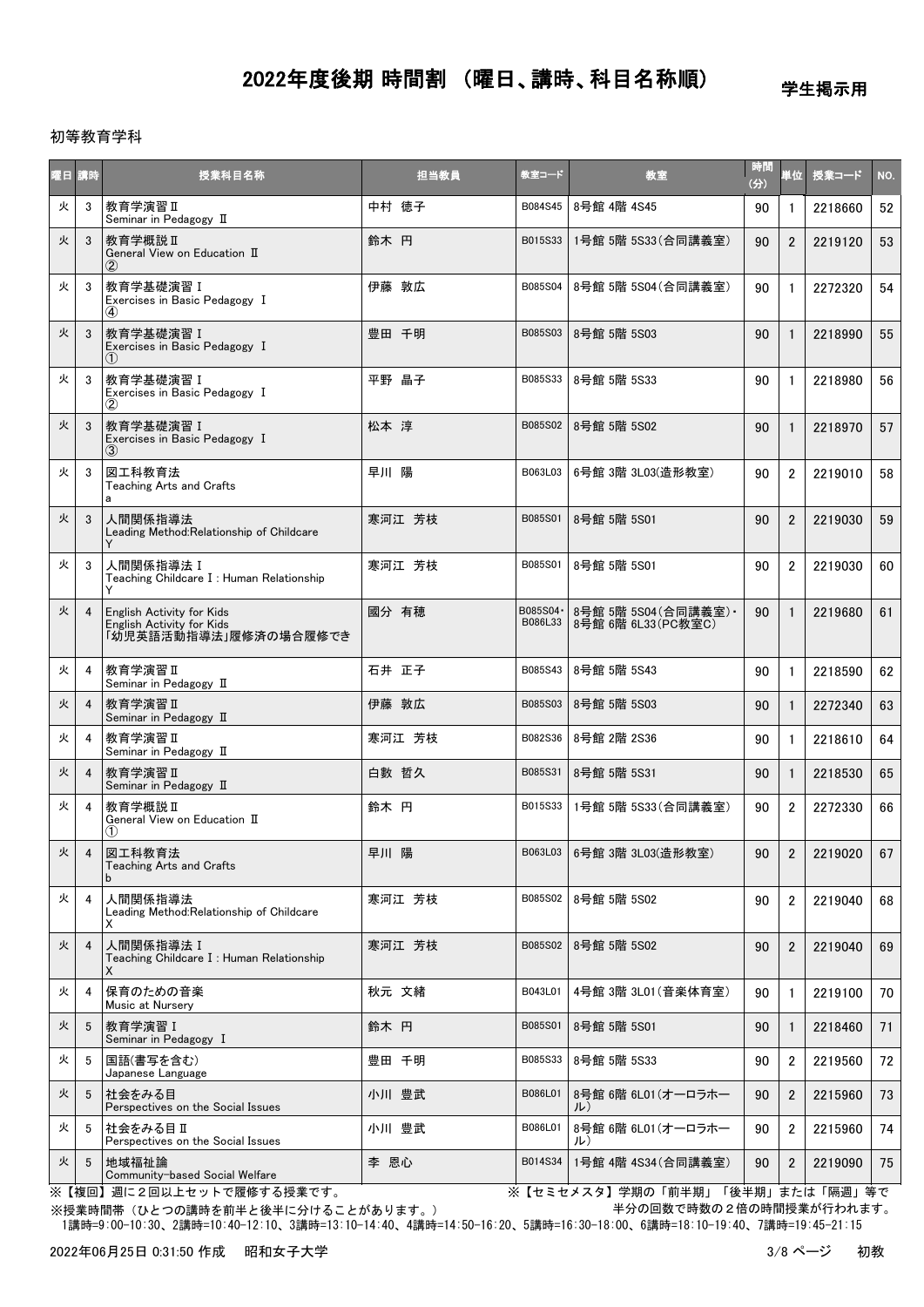学生掲示用

初等教育学科

| 曜日 講時 |                | 授業科目名称                                                                                   | 担当教員         | 教室コード   | 教室                    | 時間<br>(分) | 単位             | 授業コード   | NO. |
|-------|----------------|------------------------------------------------------------------------------------------|--------------|---------|-----------------------|-----------|----------------|---------|-----|
| 水     | $\overline{1}$ | 教育学演習 I<br>Seminar in Pedagogy I                                                         | 石井 正子        | B085S42 | 8号館 5階 5S42           | 90        | $\mathbf{1}$   | 2218500 | 76  |
| 水     |                | 教育学演習 I<br>Seminar in Pedagogy I                                                         | 伊藤 敦広        | B084S45 | 8号館 4階 4S45           | 90        | $\mathbf{1}$   | 2272350 | 77  |
| 水     | $\overline{1}$ | 教育学演習 I<br>Seminar in Pedagogy I                                                         | 今井 美樹        | B085S32 | 8号館 5階 5S32           | 90        | 1              | 2218490 | 78  |
| 水     | $\overline{1}$ | 教育学演習 I<br>Seminar in Pedagogy I                                                         | 遠藤 純子        | B085S33 | 8号館 5階 5S33           | 90        |                | 2218390 | 79  |
| 水     |                | 教育学演習 I<br>Seminar in Pedagogy I                                                         | 國分 有穂        | B085S43 | 8号館 5階 5S43           | 90        | 1              | 2218400 | 80  |
| 水     | $\overline{1}$ | 教育学演習 I<br>Seminar in Pedagogy I                                                         | 小林 広利        | B084S42 | 8号館 4階 4S42           | 90        | $\mathbf{1}$   | 2218340 | 81  |
| 水     | $\overline{1}$ | 教育学演習 I<br>Seminar in Pedagogy I                                                         | 寒河江 芳枝       | B082S36 | 8号館 2階 2S36           | 90        | $\mathbf{1}$   | 2218440 | 82  |
| 水     |                | 教育学演習 I<br>Seminar in Pedagogy I                                                         | 白數 哲久        | B082S42 | 8号館 2階 2S42           | 90        | 1              | 2218380 | 83  |
| 水     | -1             | 教育学演習 I<br>Seminar in Pedagogy I                                                         | 鈴木 法子        | B085S02 | 8号館 5階 5S02           | 90        | $\mathbf{1}$   | 2218420 | 84  |
| 水     |                | 教育学演習 I<br>Seminar in Pedagogy I                                                         | 田島 宏一        | B085S31 | 8号館 5階 5S31           | 90        | $\mathbf{1}$   | 2218450 | 85  |
| 水     |                | 教育学演習 I<br>Seminar in Pedagogy I                                                         | 鶴田 麻也美       | B085S01 | 8号館 5階 5S01           | 90        | 1              | 2218520 | 86  |
| 水     | $\overline{1}$ | 教育学演習 I<br>Seminar in Pedagogy I                                                         | 豊田 千明        | B082S41 | 8号館 2階 2S41           | 90        | $\mathbf{1}$   | 2218350 | 87  |
| 水     | $\overline{1}$ | 教育学演習 I<br>Seminar in Pedagogy I                                                         | 永岡 都         | B043L01 | 4号館 3階 3L01 (音楽体育室)   | 90        | 1              | 2218510 | 88  |
| 水     |                | 教育学演習 I<br>Seminar in Pedagogy I                                                         | 中村 徳子        | B085S03 | 8号館 5階 5S03           | 90        |                | 2218430 | 89  |
| 水     | -1             | 教育学演習 I<br>Seminar in Pedagogy I                                                         | 早川 陽         | B063L03 | 6号館 3階 3L03(造形教室)     | 90        | $\mathbf{1}$   | 2218370 | 90  |
| 水     |                | 教育学演習 I<br>Seminar in Pedagogy I                                                         | 平野 晶子        | B083S43 | 8号館 3階 3S43           | 90        |                | 2218360 | 91  |
| 水     |                | 教育学演習 I<br>Seminar in Pedagogy I                                                         | 森 秀樹         | B084S41 | 8号館 4階 4S41           | 90        |                | 2218470 | 92  |
| 水     | $\overline{2}$ | 救急法演習<br>Practice of First Aid<br>*前半開始 ◎                                                | 富本 靖         | B090L05 | 9号館 B1階 0L05(アリーナ)    | 45        | $\mathbf{1}$   | 2100580 | 93  |
| 水     | 3              | 教育学基礎演習Ⅱ<br>Exercises in Basic Pedagogy II                                               | 伊藤 敦広        | B082S41 | 8号館 2階 2S41           | 90        | $\mathbf{1}$   | 2219210 | 94  |
| 水     | 3              | │教育学基礎演習Ⅱ<br>Exercises in Basic Pedagogy II                                              | 今井 美樹        |         | B085S02   8号館 5階 5S02 | 90        | 1              | 2272360 | 95  |
| 水     | 3              | 教育学基礎演習 II<br>Exercises in Basic Pedagogy II                                             | 鈴木 円         | B085S43 | 8号館 5階 5S43           | 90        | 1              | 2219180 | 96  |
| 水     | 3              | 教育学基礎演習Ⅱ<br>Exercises in Basic Pedagogy II                                               | 豊田 千明        | B085S31 | 8号館 5階 5S31           | 90        |                | 2219200 | 97  |
| 水     | 3              | 教育学基礎演習Ⅱ<br>Exercises in Basic Pedagogy II                                               | 平野 晶子        | B085S03 | 8号館 5階 5S03           | 90        | 1              | 2219190 | 98  |
| 水     | 3              | 教職実践演習(幼·小)<br>Practical Training for Teacher Education<br>(Elementary School)           | 田島 宏一        | B085S01 | 8号館 5階 5S01           | 90        | $\overline{2}$ | 2219220 | 99  |
| 水     | 3              | 子ども家庭支援の心理学<br>Psychology to Support Children and Families                               | 石井 正子        | B085S04 | 8号館 5階 5S04 (合同講義室)   | 90        | $\overline{2}$ | 2271840 | 100 |
| 水     | 3              | 保育・教職実践演習(幼稚園)<br>Practical Training for Teacher<br>Education(Kindergarten)<br>Y omnibus | 鈴木 法子·寒河江 芳枝 | B085S32 | 8号館 5階 5S32           | 90        | $\overline{2}$ | 2219230 | 101 |

※【複回】週に2回以上セットで履修する授業です。 ※【セミセメスタ】学期の「前半期」「後半期」または「隔週」等で 半分の回数で時数の2倍の時間授業が行われます。

 1講時=9:00-10:30、2講時=10:40-12:10、3講時=13:10-14:40、4講時=14:50-16:20、5講時=16:30-18:00、6講時=18:10-19:40、7講時=19:45-21:15 ※授業時間帯(ひとつの講時を前半と後半に分けることがあります。)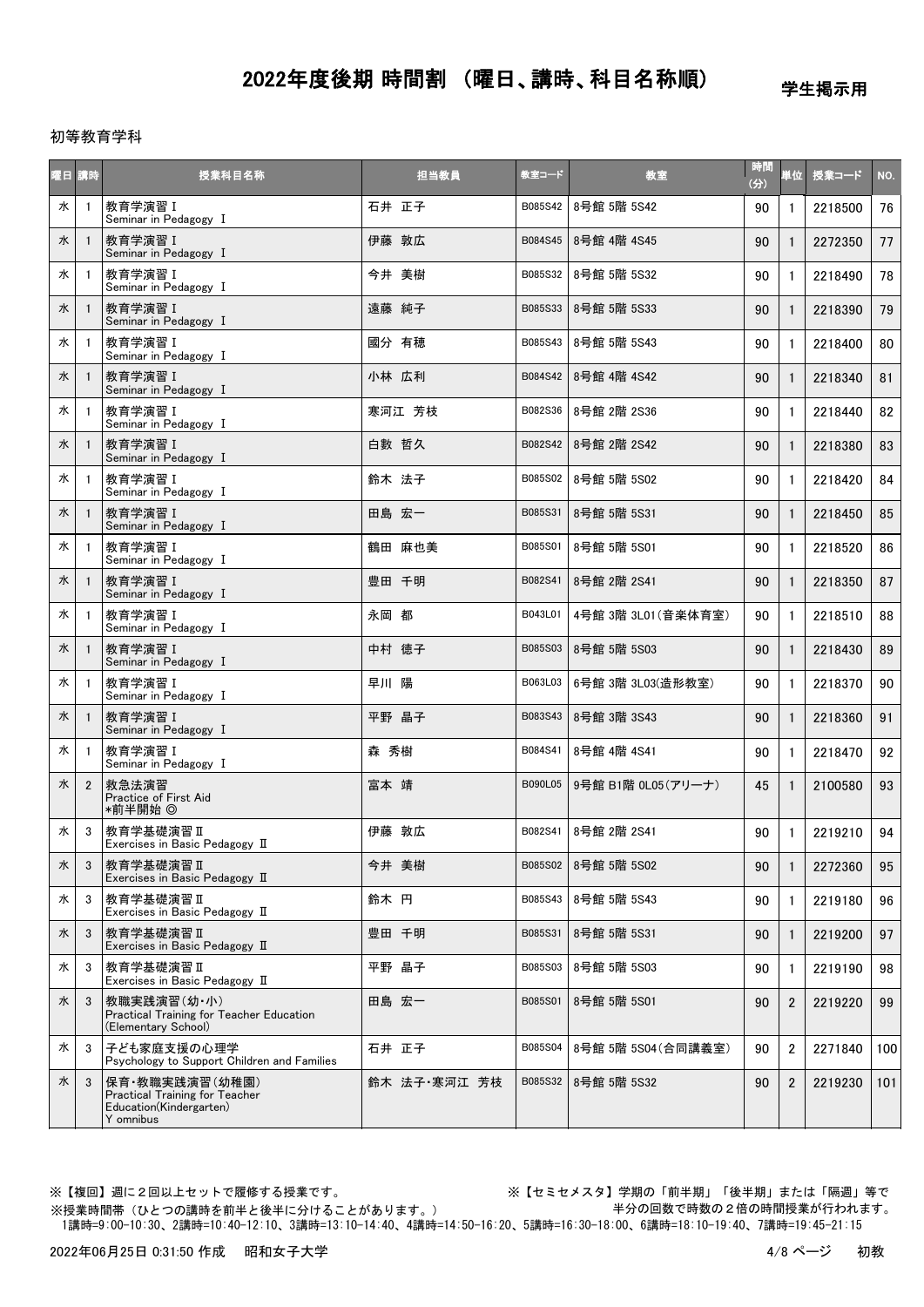学生掲示用

### 初等教育学科

| 曜日 | 請時             | 授業科目名称                                                                                   | 担当教員         | 教室コード                | 教室                                          | 時間<br>(分) | 単位             | 授業コード   | NO. |
|----|----------------|------------------------------------------------------------------------------------------|--------------|----------------------|---------------------------------------------|-----------|----------------|---------|-----|
| 水  | 3              | 保育·教職実践演習(幼稚園)<br>Practical Training for Teacher<br>Education(Kindergarten)<br>X omnibus | 鈴木 法子 寒河江 芳枝 | B085S33              | 8号館 5階 5S33                                 | 90        | $\overline{2}$ | 2219240 | 102 |
| 水  | 3              | 理科教育法演習<br>Seminer on Teaching Science                                                   | 白數 哲久        | B013L37              | 1号館 3階 3L37 (自然科学系第<br>2実験室)                | 90        | 1              | 2219050 | 103 |
| 木  | $\mathbf{1}$   | 音楽科教育法<br><b>Teaching Music</b><br>a                                                     | 髙畠 扶貴        | B043L01 ·<br>B043L32 | 4号館 3階 3L01 (音楽体育室) ·<br>4号館 3階 3L32 (音楽室)  | 90        | $\overline{2}$ | 2218730 | 104 |
| 木  | $\mathbf{1}$   | 心理学概説 I<br>General Psychology I<br>(現代・福祉・初教)                                            | 池上 真平        | B086L01              | 8号館 6階 6L01(オーロラホー<br>JL)                   | 90        | $\overline{2}$ | 2227310 | 105 |
| 木  | -1             | 心理学概論<br>Introduction to Psychology<br>(現代·福祉·初教)                                        | 池上 真平        | B086L01              | 8号館 6階 6L01 (オーロラホー<br>ル)                   | 90        | $\overline{2}$ | 2227310 | 106 |
| 木  | $\mathbf{1}$   | 生徒・進路指導と学級経営の理論と方法<br>Study of Student-guidance                                          | 鶴田 麻也美       | B085S03              | 8号館 5階 5S03                                 | 90        | $\overline{2}$ | 2219410 | 107 |
| 木  | -1             | 生徒・進路指導の研究<br>Studies of Counseling on Guidance Choice                                   | 鶴田 麻也美       | B085S03              | 8号館 5階 5S03                                 | 90        | $\overline{2}$ | 2219410 | 108 |
| 木  | $\mathbf{1}$   | 保育者論<br>Introduction to Early Childfood Educators                                        | 寒河江 芳枝       | B085S04              | 8号館 5階 5S04 (合同講義室)                         | 90        | $\overline{2}$ | 2219250 | 109 |
| 木  | $\overline{2}$ | 音楽科教育法<br><b>Teaching Music</b><br>h                                                     | 髙畠 扶貴        | B043L32 ·<br>B043L01 | 4号館 3階 3L32 (音楽室) · 4号<br>館 3階 3L01 (音楽体育室) | 90        | $\overline{2}$ | 2218740 | 110 |
| 木  | $\overline{2}$ | 教育学演習Ⅱ<br>Seminar in Pedagogy II                                                         | 早川 陽         | B063L03              | 6号館 3階 3L03(造形教室)                           | 90        | $\mathbf{1}$   | 2218550 | 111 |
| 木  | $\overline{2}$ | 教育心理学<br><b>Educational Psychology</b><br>Ζ                                              | 中村 徳子        | B085S32              | 8号館 5階 5S32                                 | 90        | $\overline{2}$ | 2227370 | 112 |
| 木  | $\overline{2}$ | 教育心理学 I<br>Educational Psychology I<br>Z                                                 | 中村 徳子        | B085S32              | 8号館 5階 5S32                                 | 90        | $\overline{2}$ | 2227370 | 113 |
| 木  | $\overline{2}$ | 国語科教育法演習<br>Seminar on Teaching Japanese Language<br>b                                   | 平野 晶子        | B085S01              | 8号館 5階 5S01                                 | 90        | $\mathbf{1}$   | 2219280 | 114 |
| 木  | $\overline{2}$ | 子ども家庭福祉<br>Child and Family Welfare                                                      | 姜 恩和         | B015S33              | 1号館 5階 5S33 (合同講義室)                         | 90        | $\overline{2}$ | 2219310 | 115 |
| 木  | $\overline{2}$ | 算数科教育法演習<br>Seminar on Teaching Mathematics<br>a                                         | 小林 広利        | B085S03              | 8号館 5階 5S03                                 | 90        | $\mathbf{1}$   | 2219290 | 116 |
| 木  | $\overline{2}$ | 児童福祉論<br>Study of Child Welfare                                                          | 姜 恩和         | B015S33              | 1号館 5階 5S33(合同講義室)                          | 90        | $\overline{2}$ | 2219310 | 117 |
| 木  | 2              | 保育·教育課程論<br>Curriculum of Nursery and Kindergarten                                       | 小山 祥子        | B085L44              | 8号館 5階 5L44                                 | 90        | $\overline{2}$ | 2219340 | 118 |
| 木  | 3              | 教育心理学<br><b>Educational Psychology</b><br>XY                                             | 中村 徳子        | B085S32              | 8号館 5階 5S32                                 | 90        | $\overline{2}$ | 2227380 | 119 |
| 木  | 3              | 教育心理学 I<br>Educational Psychology I<br>XY                                                | 中村 徳子        | B085S32              | 8号館 5階 5S32                                 | 90        | 2              | 2227380 | 120 |
| 木  | 3              | 教育の方法と技術<br>Teaching Method and Skill<br>Za                                              | 森 秀樹         | B085S03              | 8号館 5階 5S03                                 | 90        | $\overline{2}$ | 2228480 | 121 |
| 木  | 3              | 教育の歴史と思想<br>History and Ideas of Education<br>◎                                          | 伊藤 敦広        | B085S04              | 8号館 5階 5S04 (合同講義室)                         | 90        | 2              | 2227340 | 122 |
| 木  | 3              | 教育法規<br><b>Educational Laws</b>                                                          | 髙梅 望         | B086L41              | 8号館 6階 6L41(コスモスホー<br>ル)                    | 90        | $\overline{2}$ | 2219390 | 123 |
| 木  | 3              | レクリエーション指導法<br>Recreation Work                                                           | 神谷 明宏        | B065S43              | 6号館 5階 5S43                                 | 90        | 1              | 2219360 | 124 |
| 木  | 4              | 教育学演習 II<br>Seminar in Pedagogy II                                                       | 永岡 都         | B043L01              | 4号館 3階 3L01 (音楽体育室)                         | 90        | $\mathbf{1}$   | 2218680 | 125 |

※【複回】週に2回以上セットで履修する授業です。 ※【セミセメスタ】学期の「前半期」「後半期」または「隔週」等で 半分の回数で時数の2倍の時間授業が行われます。

 1講時=9:00-10:30、2講時=10:40-12:10、3講時=13:10-14:40、4講時=14:50-16:20、5講時=16:30-18:00、6講時=18:10-19:40、7講時=19:45-21:15 ※授業時間帯(ひとつの講時を前半と後半に分けることがあります。)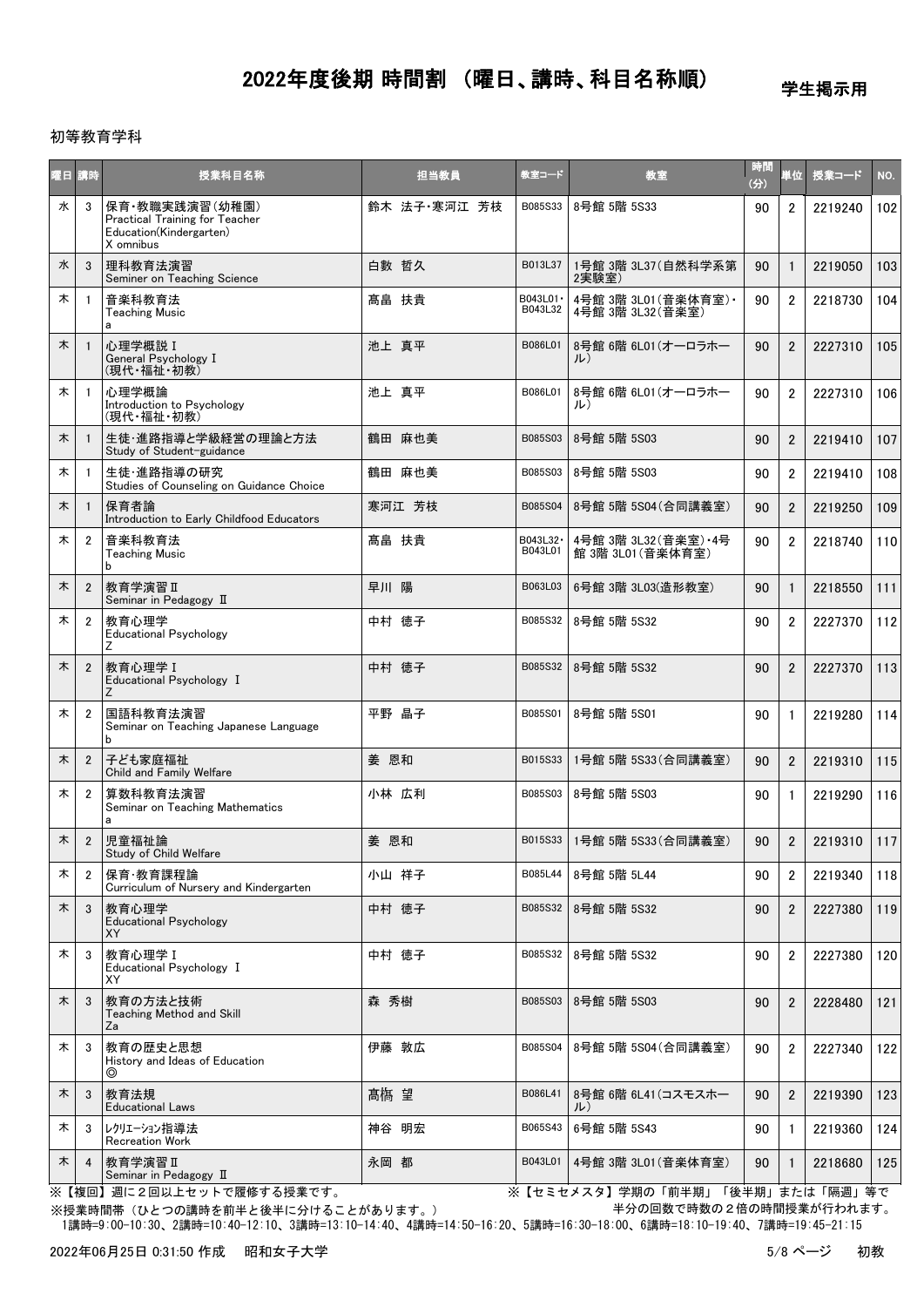学生掲示用

### 初等教育学科

| 曜日 | 請時             | 授業科目名称                                                           | 担当教員   | 教室コード                            | 教室                                                          | 時間<br>(分) | 単位             | 授業コード   | NO. |
|----|----------------|------------------------------------------------------------------|--------|----------------------------------|-------------------------------------------------------------|-----------|----------------|---------|-----|
| 木  | 4              | 教育の方法と技術<br>Teaching Method and Skill<br>X                       | 人見 礼子  | B085S04                          | 8号館 5階 5S04 (合同講義室)                                         | 90        | $\overline{2}$ | 2228490 | 126 |
| 木  | $\overline{4}$ | 国語科教育法演習<br>Seminar on Teaching Japanese Language<br>a           | 平野 晶子  | B085S31                          | 8号館 5階 5S31                                                 | 90        | $\mathbf{1}$   | 2219270 | 127 |
| 木  | 4              | 子どもの食と栄養<br>Nutrition and Food Education for Child               | 蕨迫 栄美子 | B085L44                          | 8号館 5階 5L44                                                 | 90        | $\overline{2}$ | 2218830 | 128 |
| 木  | $\overline{4}$ | 算数科教育法演習<br>Seminar on Teaching Mathematics<br>b                 | 小林 広利  | B085S32                          | 8号館 5階 5S32                                                 | 90        | 1              | 2219300 | 129 |
| 木  | 4              | 小児栄養<br><b>Infant Nutrition</b><br>Y                             | 蕨迫 栄美子 | B085L44                          | 8号館 5階 5L44                                                 | 90        | $\overline{2}$ | 2218830 | 130 |
| 木  | $\overline{4}$ | 道徳教育研究<br><b>Moral Education Studies</b>                         | 土屋 創   | B014S33                          | 1号館 4階 4S33(合同講義室)                                          | 90        | $\overline{2}$ | 2219400 | 131 |
| 木  | 4              | 道徳の理論と指導法<br>Theories and Methods of Moral Education             | 土屋 創   | B014S33                          | 1号館 4階 4S33(合同講義室)                                          | 90        | $\overline{2}$ | 2219400 | 132 |
| 木  | 5              | 教育の方法と技術<br>Teaching Method and Skill                            | 人見 礼子  | B085S04                          | 8号館 5階 5S04 (合同講義室)                                         | 90        | $\overline{2}$ | 2219380 | 133 |
| 木  | 5              | 教育の方法と技術<br>Teaching Method and Skill<br>Zb                      | 森 秀樹   | B085S03                          | 8号館 5階 5S03                                                 | 90        | $\overline{2}$ | 2219370 | 134 |
| 木  | 5              | 子どもの食と栄養<br>Nutrition and Food Education for Child<br>X          | 蕨迫 栄美子 | B085S02                          | 8号館 5階 5S02                                                 | 90        | $\overline{2}$ | 2218820 | 135 |
| 木  | 5              | 小児栄養<br><b>Infant Nutrition</b><br>X                             | 蕨迫 栄美子 | B085S02                          | 8号館 5階 5S02                                                 | 90        | $\overline{2}$ | 2218820 | 136 |
| 金  | -1             | 子育て支援<br>Childcare Support<br>X                                  | 小山 祥子  | B085S02                          | 8号館 5階 5S02                                                 | 90        | $\mathbf{1}$   | 2271850 | 137 |
| 金  |                | 社会心理学<br>Social Psychology<br>(現代·福祉·初教)                         | 藤島 喜嗣  | B086L01                          | 8号館 6階 6L01 (オーロラホー<br>ル)                                   | 90        | $\overline{2}$ | 2219460 | 138 |
| 金  |                | 社会心理学概論<br>Social Psychology<br>(現代・福祉・初教)                       | 藤島 喜嗣  | B086L01                          | 8号館 6階 6L01 (オーロラホー<br>ル)                                   | 90        | $\overline{2}$ | 2219460 | 139 |
| 金  | -1             | 特別活動研究<br><b>Studies for Extracurricular Activities</b>          | 鶴田 麻也美 | B085S03                          | 8号館 5階 5S03                                                 | 90        | $\overline{2}$ | 2219490 | 140 |
| 金  | $\overline{1}$ | 特別活動の指導法<br><b>Studies of Extracurricular Activities</b>         | 鶴田 麻也美 | B085S03                          | 8号館 5階 5S03                                                 | 90        | 2              | 2219490 | 141 |
| 金  | $\overline{1}$ | 保育相談支援<br>Childcare Support<br>х                                 | 小山 祥子  | B085S02                          | 8号館 5階 5S02                                                 | 90        | $\mathbf{1}$   | 2271850 | 142 |
| 金  |                | 幼児体育<br><b>Child Physical Play</b>                               | 柴田 茂樹  | B085S31                          | 8号館 5階 5S31                                                 | 90        |                | 2219450 | 143 |
| 金  | $\overline{2}$ | English Vocabulary Acquisition<br>English Vocabulary Acquisition | 國分 有穂  | B085S31 ·<br>B086L33·<br>B086L32 | 8号館 5階 5S31 · 8号館 6階<br>6L33(PC教室C) · 8号館 6階<br>6L32(PC教室D) | 90        | 1              | 2219420 | 144 |
| 金  | $\overline{2}$ | 教育社会学<br>Sociology of Education<br>$\circledcirc$                | 望月 由起  | B084S42                          | 8号館 4階 4S42                                                 | 90        | 2              | 2218900 | 145 |
| 金  | $\overline{2}$ | 教育のための調査と統計<br>Data Analysis for Pedagogy                        | 酒井 計史  | B086L35                          | 8号館 6階 6L35 (PC教室A)                                         | 90        | $\overline{2}$ | 2219510 | 146 |
| 金  | $\overline{2}$ | 子育て支援<br>Childcare Support                                       | 小山 祥子  | B085S01                          | 8号館 5階 5S01                                                 | 90        | 1              | 2271860 | 147 |

※授業時間帯(ひとつの講時を前半と後半に分けることがあります。)

※【複回】週に2回以上セットで履修する授業です。 ※【セミセメスタ】学期の「前半期」「後半期」または「隔週」等で 半分の回数で時数の2倍の時間授業が行われます。

1講時=9:00-10:30、2講時=10:40-12:10、3講時=13:10-14:40、4講時=14:50-16:20、5講時=16:30-18:00、6講時=18:10-19:40、7講時=19:45-21:15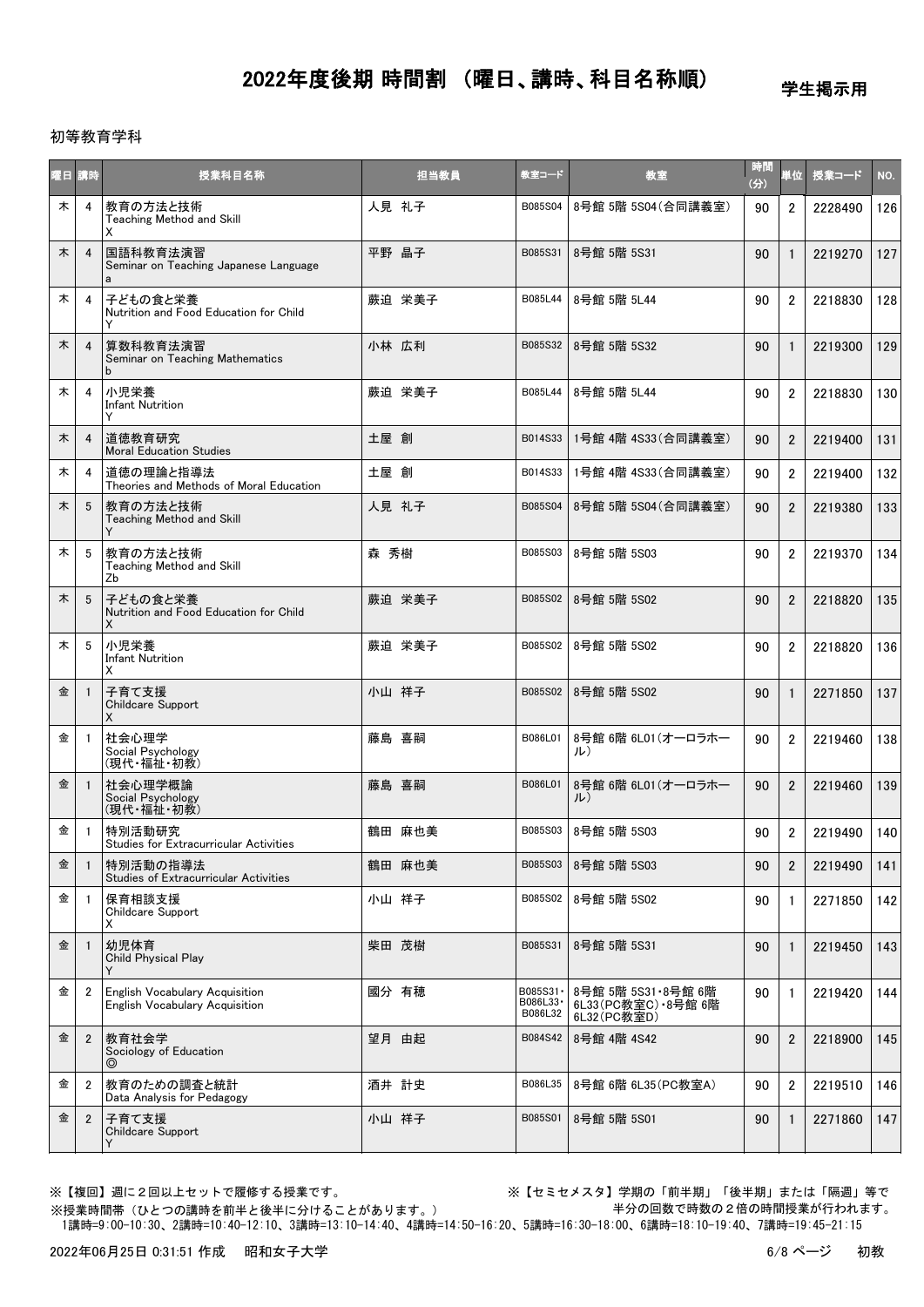学生掲示用

### 初等教育学科

| 曜日講時 |                | 授業科目名称                                                           | 担当教員                                                  | 教室コード                | 教室                                        | 時間<br>(3) | 単位             | 授業コード   | NO. |
|------|----------------|------------------------------------------------------------------|-------------------------------------------------------|----------------------|-------------------------------------------|-----------|----------------|---------|-----|
| 金    | $\overline{2}$ | 世界をみる目<br>Introduction to International Relations                | 志摩 園子                                                 | B015S33              | 1号館 5階 5S33(合同講義室)                        | 90        | $\overline{2}$ | 2219520 | 148 |
| 金    | $\overline{2}$ | 特別支援教育研究<br>Theory of Special Needs Education                    | 漆澤 恭子                                                 | B085S03              | 8号館 5階 5S03                               | 90        | $\overline{2}$ | 2219145 | 149 |
| 金    | $\overline{2}$ | 特別支援教育の理論と方法<br>Theory of Special Needs Education                | 漆澤 恭子                                                 | B085S03              | 8号館 5階 5S03                               | 90        | $\overline{2}$ | 2219145 | 150 |
| 金    | $\overline{2}$ | 保育相談支援<br>Childcare Support                                      | 小山 祥子                                                 | B085S01              | 8号館 5階 5S01                               | 90        | $\mathbf{1}$   | 2271860 | 151 |
| 金    | $\overline{2}$ | 幼児体育<br><b>Child Physical Play</b><br>х                          | 柴田 茂樹                                                 | B085S32              | 8号館 5階 5S32                               | 90        | $\mathbf{1}$   | 2219440 | 152 |
| 金    | 3              | Practical English Conversation<br>Practical English Conversation | サラザール ハビエル                                            | B032S04              | 3号館 2階 2S04                               | 90        | $\mathbf{1}$   | 2218910 | 153 |
| 金    | 3              | 音楽基礎<br>Basic of Music (Solfege)<br>Y                            | 永岡 都 木田 左和子 白<br>川 千香子 柴田 民子 秋<br>元 文緒 阿波 祐子 大澤<br>里紗 | B043L01 ·<br>B043L32 | 4号館 3階 3L01(音楽体育室) ·<br>4号館 3階 3L32 (音楽室) | 90        | $\mathbf{1}$   | 2219540 | 154 |
| 金    | 3              | 教育学演習Ⅱ<br>Seminar in Pedagogy II                                 | 豊田 千明                                                 | B082S04              | 8号館 2階 2S04 (演習室)                         | 90        | $\mathbf{1}$   | 2218600 | 155 |
| 金    | 3              | 教育学演習 II<br>Seminar in Pedagogy II                               | 松本 淳                                                  | B085S03              | 8号館 5階 5S03                               | 90        | $\mathbf{1}$   | 2218690 | 156 |
| 金    | 3              | 社会<br>Social Studies                                             | 鈴木 円                                                  | B085S04              | 8号館 5階 5S04 (合同講義室)                       | 90        | $\overline{2}$ | 2219430 | 157 |
| 金    | 3              | 乳児保育Ⅱ<br>Toddler and Infant Care II<br>Y                         | 遠藤 純子                                                 | B085S01              | 8号館 5階 5S01                               | 90        | $\mathbf{1}$   | 2237040 | 158 |
| 金    | 3              | 病児保育研究<br>Studies of Sick Child Nurture<br>2コマ続き(金3·4)前半7.5週予定 ◎ | 長瀬 美香<br>【セミセメスタ】                                     | B085S02              | 8号館 5階 5S02                               | 90        | $\overline{2}$ | 2219580 | 159 |
| 金    | 3              | 幼児期の特別支援<br>Special Needs Education in Childhood<br>X            | 石井 正子                                                 | B085S32              | 8号館 5階 5S32                               | 90        | $\overline{2}$ | 2219470 | 160 |
| 金    | $\overline{4}$ | 英語<br>English                                                    | 國分 有穂                                                 | B086L35-<br>B085S42  | 8号館 6階 6L35 (PC教室A) · 8<br>号館 5階 5S42     | 90        | $\overline{2}$ | 2218840 | 161 |
| 金    | 4              | 英語科教育概論<br>Teaching English as a Foreign Language                | 國分 有穂                                                 | B086L35 ·<br>B085S42 | 8号館 6階 6L35 (PC教室A) -8<br>号館 5階 5S42      | 90        | $\overline{2}$ | 2218840 | 162 |
| 金    | $\overline{4}$ | 音楽基礎<br>Basic of Music (Solfege)<br>X                            | 大澤 里紗 永岡 都 木田<br>-左和子 白川 千香子 柴<br>田 民子 秋元 文緒 阿波<br>祐子 | B043L01 ·<br>B043L32 | 4号館 3階 3L01(音楽体育室) •<br>4号館 3階 3L32(音楽室)  | 90        | $\mathbf{1}$   | 2219550 | 163 |
| 金    | 4              | 教育学演習 II<br>Seminar in Pedagogy II                               | 鈴木 円                                                  | B082S42              | 8号館 2階 2S42                               | 90        | $\mathbf{1}$   | 2218710 | 164 |
| 金    | $\overline{4}$ | 教育実習の指導Ⅰ<br>Instruction of Student Teaching I                    | 鶴田 麻也美                                                | B085S04              | 8号館 5階 5S04(合同講義室)                        | 90        | $\mathbf{1}$   | 2219070 | 165 |
| 金    | 4              | 日本の伝統と言語文化<br>Cultural Heritage & Launguage Culture              | 豊田 千明                                                 | B085S01              | 8号館 5階 5S01                               | 90        | $\overline{2}$ | 2219530 | 166 |
| 金    | $\overline{4}$ | 乳児保育Ⅱ<br>Toddler and Infant Care II<br>х                         | 遠藤 純子                                                 | B085S03              | 8号館 5階 5S03                               | 90        | 1              | 2237050 | 167 |
| 金    | 4              | 幼児期の特別支援<br>Special Needs Education in Childhood                 | 石井 正子                                                 | B084S41              | 8号館 4階 4S41                               | 90        | $\overline{2}$ | 2219480 | 168 |
| 金    | 5              | 教育学演習 I<br>Seminar in Pedagogy I                                 | 松本 淳                                                  | B085S31              | 8号館 5階 5S31                               | 90        | 1              | 2218410 | 169 |
| 金    | 5              | 教育実習の指導 I<br>Instruction of Student Teaching I                   | 鈴木 法子                                                 | B085S04              | 8号館 5階 5S04(合同講義室)                        | 90        | $\mathbf{1}$   | 2219060 | 170 |
| 金    | 5              | 社会科教育法演習<br>Seminar on Methods of Teaching Social St             | 鈴木 円                                                  | B085S01              | 8号館 5階 5S01                               | 90        | $\mathbf{1}$   | 2219600 | 171 |

※授業時間帯(ひとつの講時を前半と後半に分けることがあります。)

※【複回】週に2回以上セットで履修する授業です。 ※【セミセメスタ】学期の「前半期」「後半期」または「隔週」等で 半分の回数で時数の2倍の時間授業が行われます。

1講時=9:00-10:30、2講時=10:40-12:10、3講時=13:10-14:40、4講時=14:50-16:20、5講時=16:30-18:00、6講時=18:10-19:40、7講時=19:45-21:15

2022年06月25日 0:31:51 作成 昭和女子大学 7/8 キング 7/8 ページ 初教